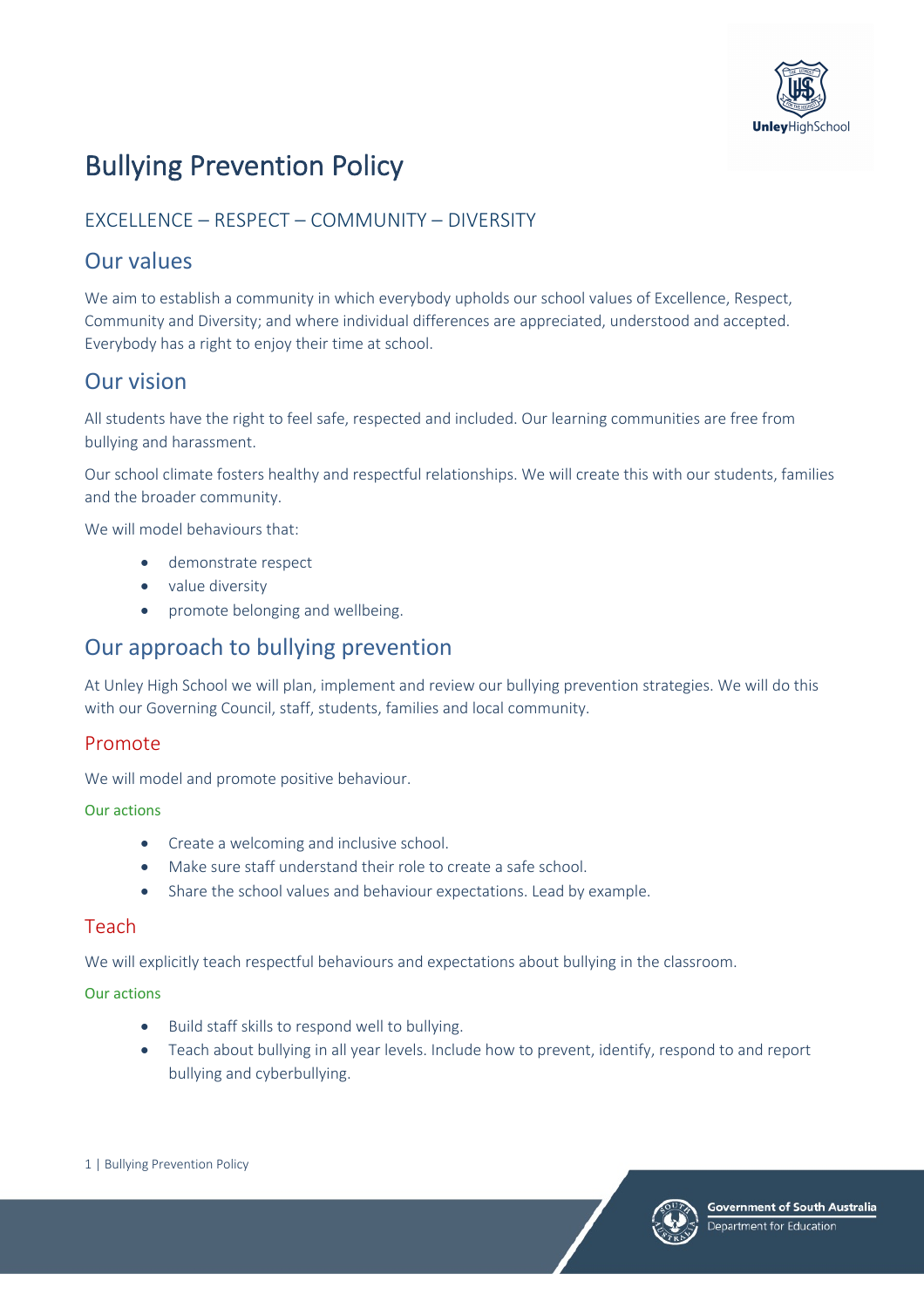

### Intervene

We will intervene in specific incidents of bullying or observed bullying behaviour.

### Our actions

- Take bullying seriously. Respond to reports of bullying or observed bullying behaviours.
- Use fair and consistent responses to bullying or suspected bullying.
- Document all bullying incidents. Check in with students while bullying incidents are being resolved.

### Work with others

We will work with families, service providers and the community to address bullying.

Our actions

- Work with the Governing Council, site leadership, department staff and the local community to design local strategies to prevent and reduce bullying.
- Encourage parents and carers to take part in activities that promote safety and wellbeing.
- Communicate regularly with families when a bullying incident happens.

### Respond

We will provide visible and consistent responses to bullying that foster trust and confidence in the school community.

### Our actions

- Share information on how to prevent and respond to bullying and cyberbullying.
- Review our strategies and actions to prevent and respond to bullying. We will make sure that student needs are being met.
- Set up safe ways for students to report bullying and let students know how to do this.
- Make information about the complaints resolution process available.

### Repair and restore relationships

We will repair and restore relationships that have been harmed by bullying.

### Our actions

• Develop solutions to bullying incidents with students, staff, parents and caregivers.

### Create safety and wellbeing

We will establish safety and wellbeing.

### Our actions

- Set up inclusive practices so students who might feel excluded are safe and supported.
- Take action against discrimination, harassment and violence. Report criminal actions to South Australia Police.
- 2 | Bullying Prevention Policy

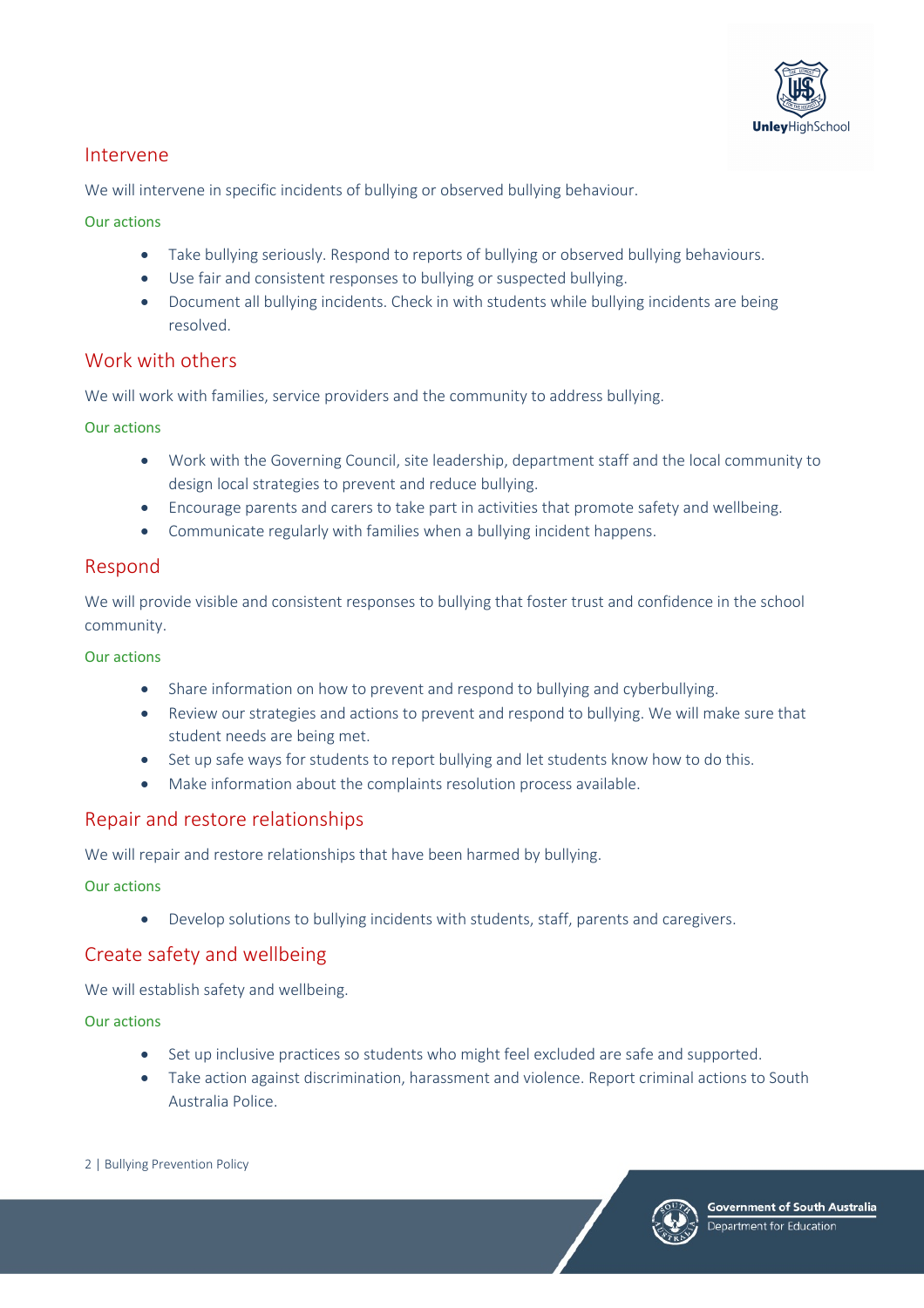

• Provide targeted social and emotional support for students who need more help after bullying incidents.

# How bullying is reported and resolved

We will work with students, parents and carers to resolve bullying issues. If needed, we will get advice, counselling and support from external services.

All reports of bullying will be taken seriously. Responses will be planned and quick. The principal or leadership team will immediately respond to life threatening, significant harm or criminal behaviour issues. We will refer criminal actions to South Australia Police.

Our responses will restore the safe and positive learning environment.

### Report bullying

You can report bullying to:

- Principal
- Deputy Principal
- Assistant Principal
- Student Wellbeing Leader (Counsellor)
- Year Level Manager
- Home Group Teacher
- Classroom Teacher
- Pastoral Care Worker

You can report bullying incidents by:

- Over email
- Face-to-face
- Phone call
- Schedule a meeting

Give us as much information as possible. This might include:

- who was involved, including who engaged in the bullying behaviour, who the behaviour was directed at and witnesses
- when the incident happened
- where the incident took place, for example social media
- the behaviour
- if anyone stopped or tried to stop the behaviour
- what led up to the incident
- what happened after the incident.



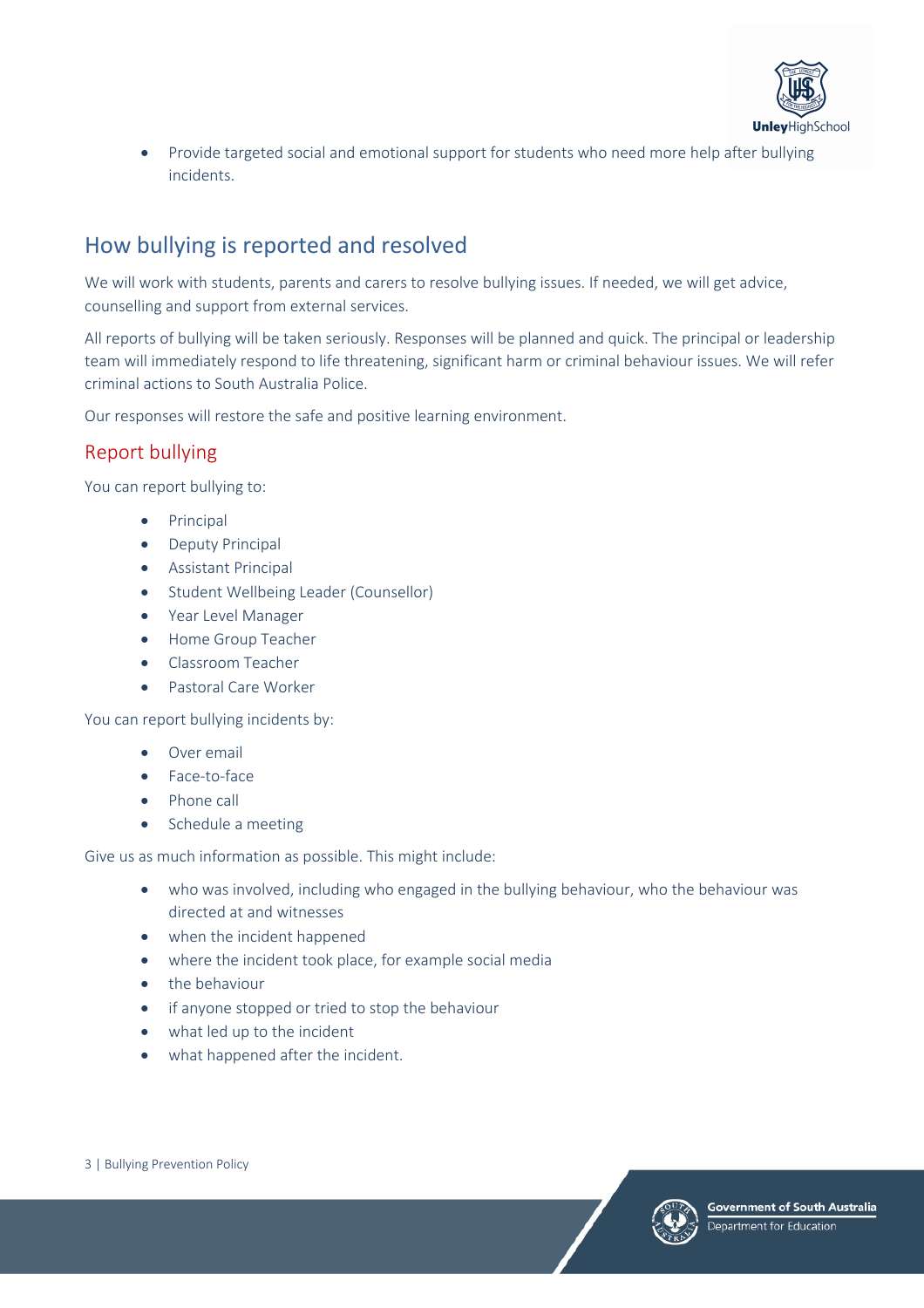

### Gather and document information

Staff might speak about the incident with:

- students
- parents or carers
- other staff
- any other witness or person involved.

### Intervention and support

Staff will see if the incident:

- meets the definition of bullying
- poses an immediate risk to student or staff safety.

If there is no immediate risk, staff might use the following strategies with students directly involved:

- restorative practices, including an apology
- Method of Shared Concern or Support Group Method of intervention
- parent or carer meeting
- school-based consequences

For example:

- loss of privileges
- given a learning task
- limited areas for play or activities or extra yard supervision
- suspension and exclusion.

### Refer to services

Refer students to specialist support, if needed. This might be from the Department for Education or external services. Options will be discussed with students and their families.

### Document and record

All incidents of bullying and responses will be documented and stored in line with Department for Education records management procedures. A record of an incident might go in a student's file. Incidents can be recorded in our electronic databases. For example EDSAS, IRMS or Day Map.

### Monitor and follow-up

Staff will check on all students involved in a bullying incident. They will make sure all students are safe and relationships are repaired. They will talk with students, parents and carers about the actions taken. They will check if these actions have helped.

If a student, parent or carer are not happy with the steps taken by the school, they can call the department's complaints management line on 1800 677 435.

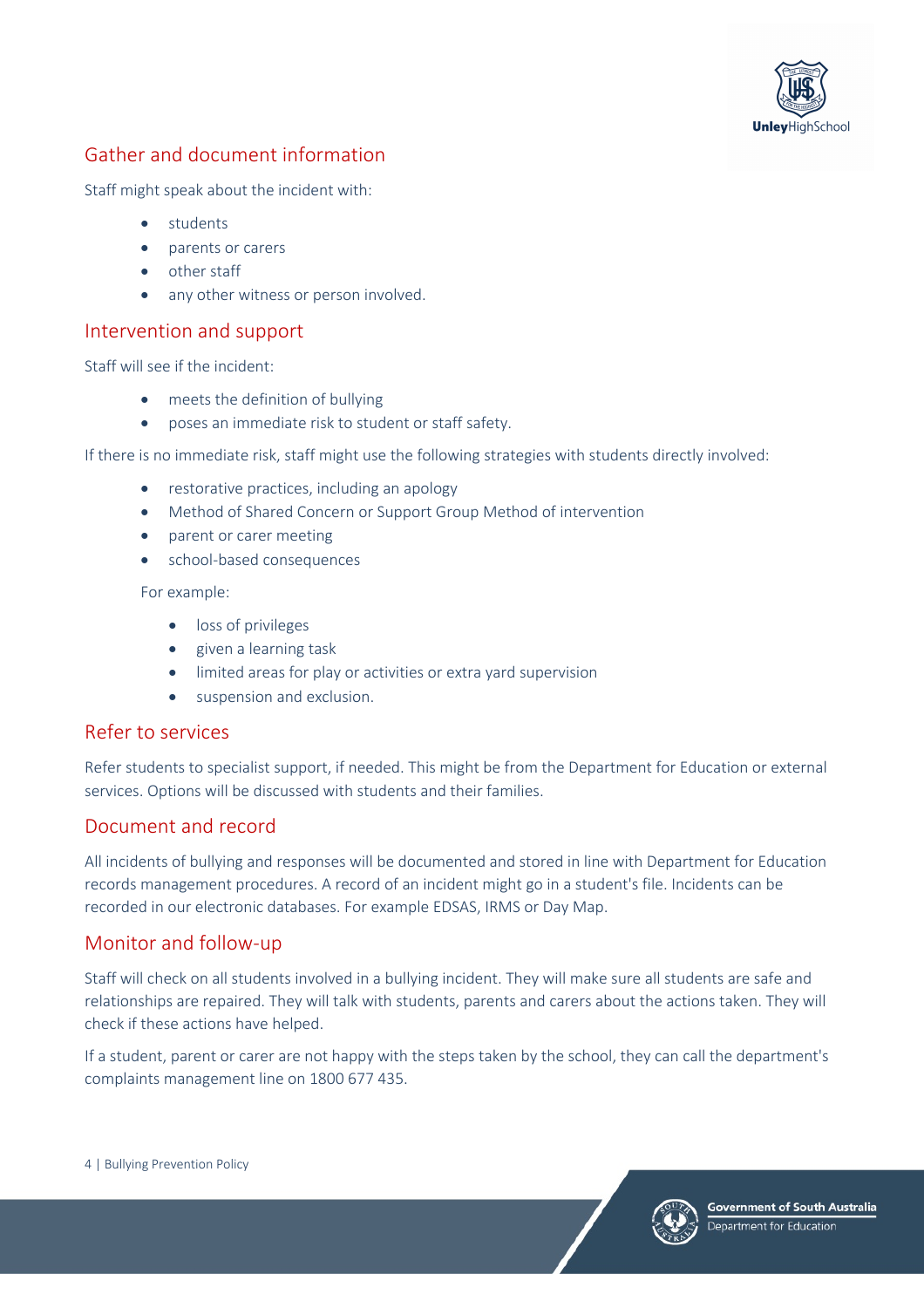



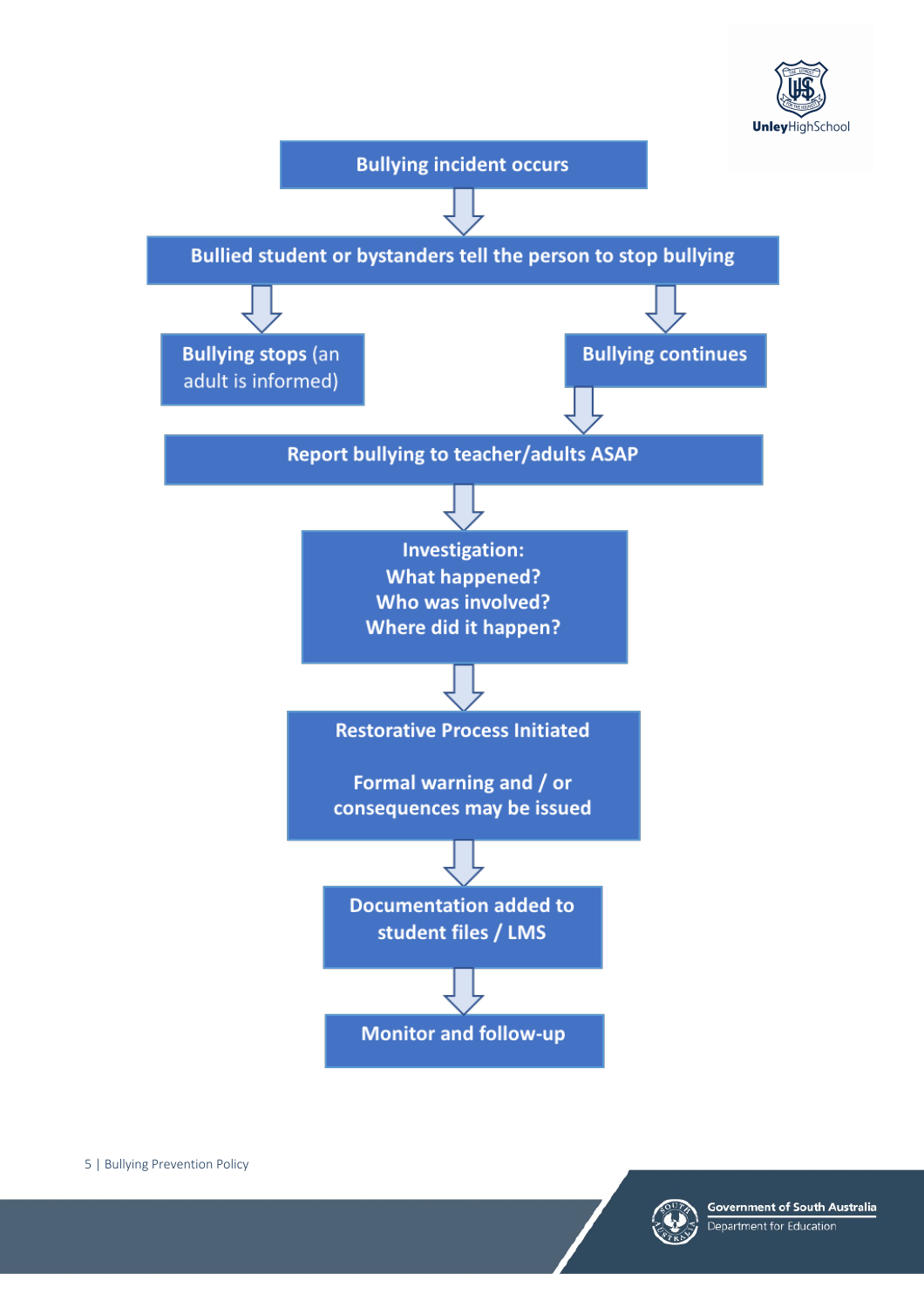

# Roles and responsibilities

| <b>School Leaders</b>                                                                                                                                                                                                                                                                                                                                                 | Teachers                                                                                                                                                                                                                                                                                                                                              | Students                                                                                                                                                                                                                                                                                                                                                    | Parents / Caregivers                                                                                                                                                                                                                                                                                                                                     |
|-----------------------------------------------------------------------------------------------------------------------------------------------------------------------------------------------------------------------------------------------------------------------------------------------------------------------------------------------------------------------|-------------------------------------------------------------------------------------------------------------------------------------------------------------------------------------------------------------------------------------------------------------------------------------------------------------------------------------------------------|-------------------------------------------------------------------------------------------------------------------------------------------------------------------------------------------------------------------------------------------------------------------------------------------------------------------------------------------------------------|----------------------------------------------------------------------------------------------------------------------------------------------------------------------------------------------------------------------------------------------------------------------------------------------------------------------------------------------------------|
| Develop and implement<br>the bullying prevention<br>policy<br>Ensure consistency of<br>responses to bullying<br>incidents<br>Be visible and mobile<br>within the school<br>community, supporting<br>the safe environment of<br>the school<br>Collect data on bullying<br>regularly. Use the data<br>to plan how the school<br>will prevent and respond<br>to bullying | Interact and<br>communicate with<br>students in a positive<br>tone and supportive<br>manner<br>Respond to reports of<br>bullying, and discuss<br>bullying instances<br>directly with students<br>Maintain<br>communication between<br>students, parents and<br>the school regarding<br>reported incidents<br>Keep appropriate<br>documentation on LMS | Demonstrate respect in<br>interactions with other<br>community members<br>Be knowledgeable about<br>bullying and harassment<br>Identify when bullying or<br>harassment are<br>occurring and report to<br>an adult<br>When bullying occurs,<br>support in a positive way<br>either as a bystander or<br>a witness<br>Do not engage in<br>bullying behaviours | Advise school promptly<br>of any issues / concerns<br>and work with the<br>school to address the<br>issues<br>Be aware of friendships /<br>relationships / unhealthy<br>associations<br>Make school aware of<br>any additional wellbeing<br>needs your child may<br>have<br>Make school aware of<br>any changing or<br>impacting family<br>circumstances |
| Manage incidents of<br>bullying consistent with<br>The Department's<br><b>School Discipline Policy</b>                                                                                                                                                                                                                                                                |                                                                                                                                                                                                                                                                                                                                                       |                                                                                                                                                                                                                                                                                                                                                             |                                                                                                                                                                                                                                                                                                                                                          |

# **Definitions**

Bullying is an ongoing and deliberate misuse of power in relationships through repeated verbal, physical and/or anti-social behaviour that intends to cause physical, social and/or psychological harm. It can involve an individual or a group misusing their power, or perceived power, over one or more persons who feel unable to stop it from happening.

Bullying can happen in person or online, via various digital platforms and devices and it can be obvious (overt) or hidden (covert). Bullying behaviour is repeated, or has the potential to be repeated, over time (for example, through sharing of digital records).

Bullying of any form or for any reason can have immediate, medium and long-term effects on those involved, including bystanders. Single incidents and conflict or fights between equals, whether in person or online, are not defined as bullying.

Behaviours that do not constitute bullying include:

• mutual arguments and disagreements (where there is no power imbalance)

6 | Bullying Prevention Policy



Government of South Australia Department for Education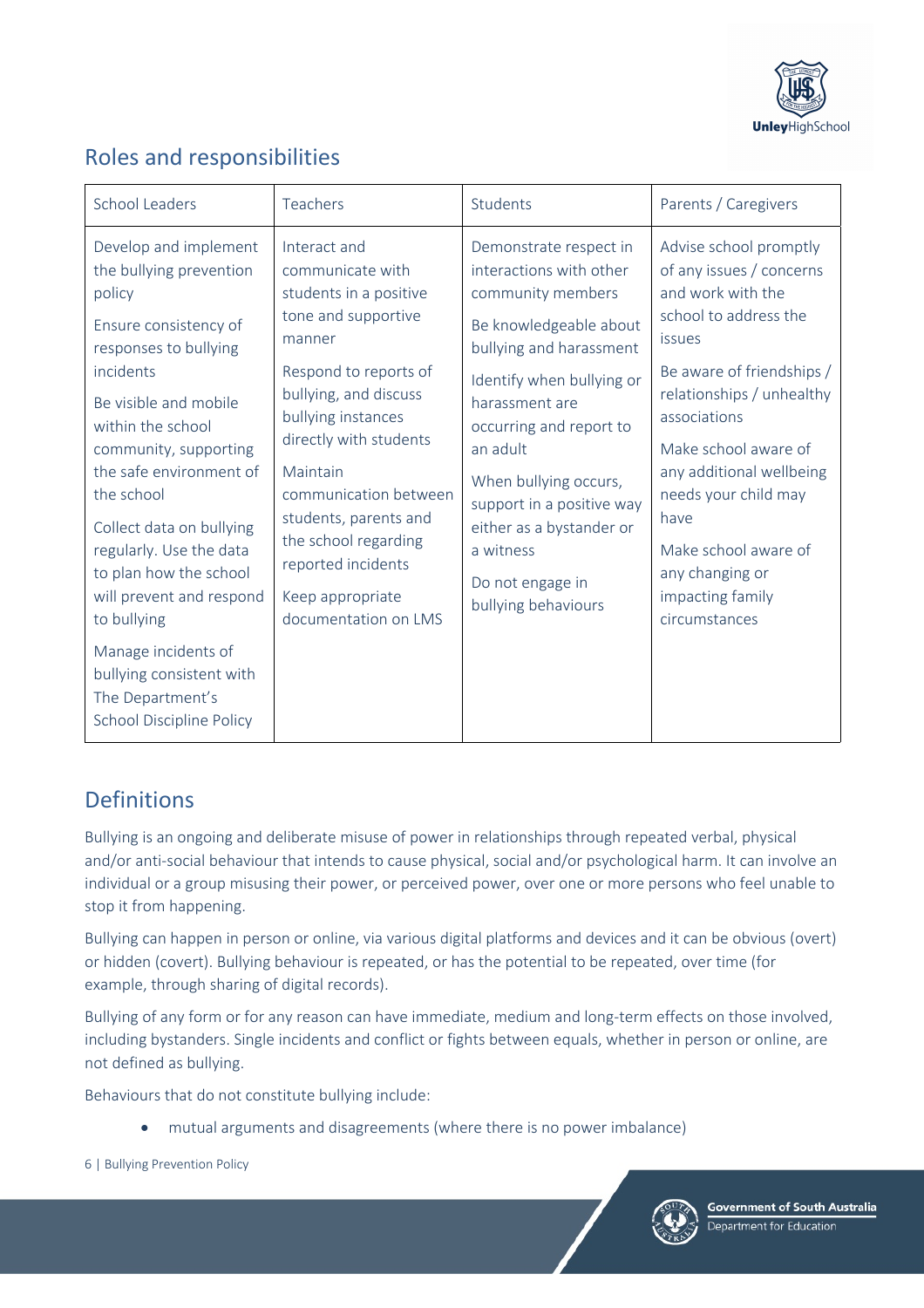

- not liking someone or a single act of social rejection
- one-off acts of meanness or spite
- isolated incidents of aggression, intimidation or violence

However, these conflicts still need to be addressed and resolved. A simple 'rule-of-thumb' for consideration of this can be summarised as follows:

- Rude behaviour = Inadvertently saying or doing something that hurts someone else
- Mean behaviour = Purposefully saying or doing something to hurt someone once (or maybe twice)
- But bullying can be summarised as Intentionally aggressive behaviour, repeated over time, that involves an imbalance of power

### Examples of Bullying

The following examples are designed to assist in the identification and understanding of specific incidents that occur in our school environment. They are listed in alphabetical order. No type of bullying is considered better or worse than another. All are damaging to person who is experiencing the bullying.

#### Cyber Bullying

Using any form of Information Technology (including, but not limited to email, voice, SMS, social networking sites, apps, photographic and video images) as a medium to bully/humiliate others. Examples include communications that seek to intimidate, control, manipulate, put down or humiliate the recipient.

#### **Discrimination**

When people are treated less favourably than others because of their race; culture or religion; physical characteristics; gender; gender identity; sexual orientation; parenting or economic status; age; and/or ability or disability. Discrimination is often ongoing and commonly involves exclusion or rejection.

#### Harassment

Behaviour that targets an individual or group due to their identity, race, culture, religion, physical characteristics; gender; sexual orientation; ability or disability and that offends, humiliates, intimidates or creates a hostile environment. Harassment may be an ongoing pattern of behaviour, or it may be a single act

#### Physical Bullying

Hitting, pushing, kicking, touching, grabbing, looks, stares, facial expressions, gestures, isolating, spitting, taking/damaging property are some examples of physical bullying.

#### Sexual Harassment

Unwelcome sexual conduct which makes a person feel offended, humiliated and/or intimidated, where that reaction to the conduct is reasonable in the circumstances. Sexual harassment can be a single incident, repeated or continuous, direct or indirect, and take various forms.

Note: Behaviour of a sexual nature based on mutual attraction, friendship and respect, which is welcome or invited, consensual and reciprocal, does not constitute sexual harassment

#### Social / emotional bullying